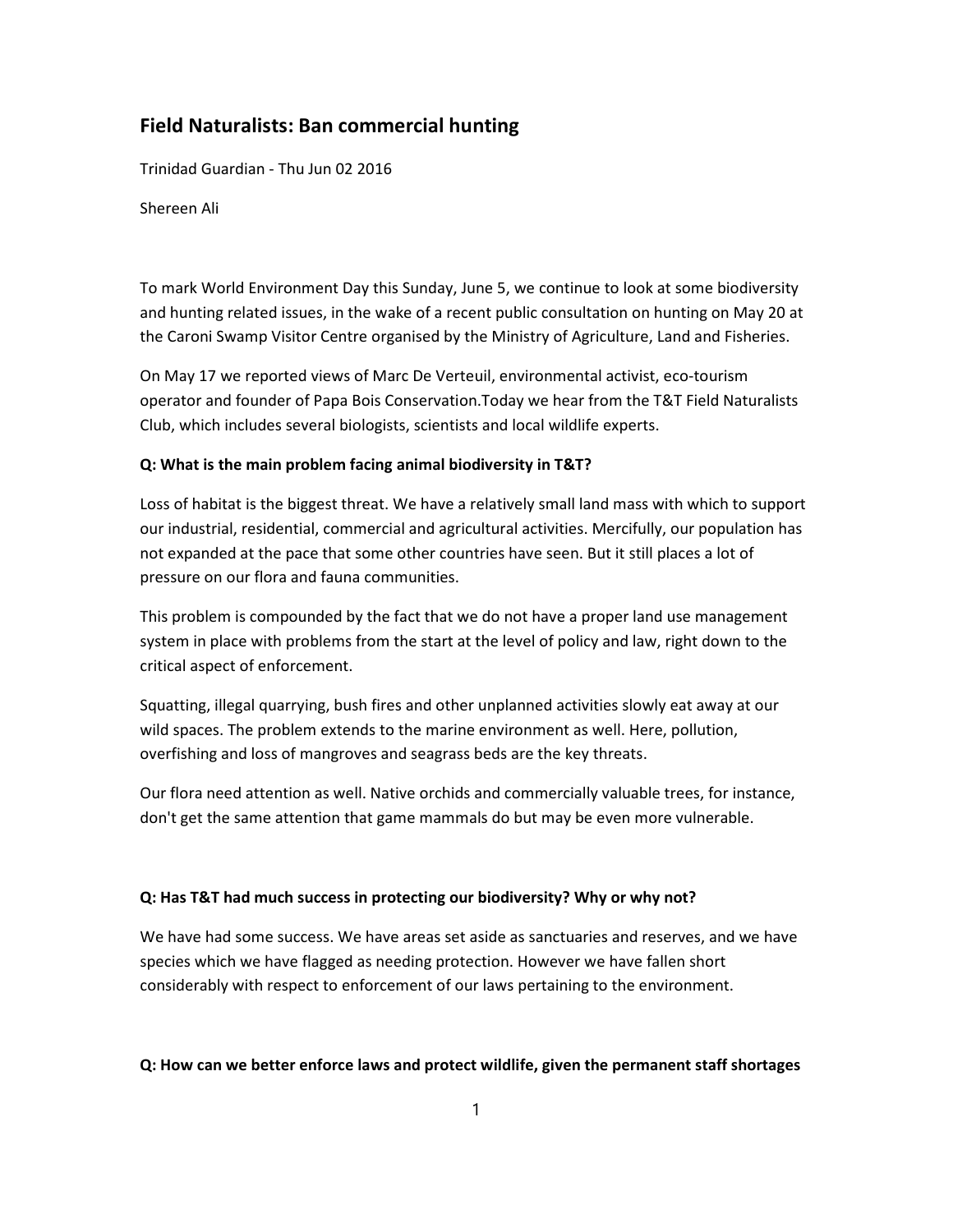#### and underfunding of wildlife agencies here under all governments? Any creative ideas?

The problem of limited staff is compounded by other issues such as the need to work on weekends, strenuous and sometimes dangerous working conditions.

There is also the honorary game warden system which is supposed to provide additional support but this is far from being an adequate solution.

Outside of law and enforcement, the most effective measure for the long term is education. If we can engrain in our population why we should follow our environmental laws then the enforcement side of the equation becomes a lot easier.

Q: The current hunting system may be unsustainable. It is based on no known data for existing animal populations or breeding habits. It lasts five months of the year (October 1-end February), arguably too long a time. Anyone can buy up to three hunting permits at the very low cost of TT\$20–yet a single iguana may sell for \$300. And so far, no hunting permit imposes any limits on numbers of animal lives one can kill. There is no accountability in our current hunting system, as no one checks animals trapped or killed; hunter returns are totally unverified.

It seems like a recipe for wholesale slaughter. What do you think? What can we do to make this system more sensible? If we cannot reform it, or have no hope of policing it, should we ban hunting? What about higher fines for poaching, and a significantly higher cost for hunting licences?

Conversely, this lack of data also makes it difficult to prove that hunting is unsustainable. The anecdotal evidence doesn't necessarily support that perspective either.

We have to be careful about differentiating between recreational and commercial hunting.

The TTFNC's policy on hunting does not rule out well managed recreational hunting. As mentioned before, the biggest threat to our biodiversity is inappropriate land use, and at the end of the day we, the naturalists, have much more in common with the recreational hunter than we do with industry and big business (indeed the naturalist and hunter can often be the same person). The caveat here is that there is always a need to ensure that recreational hunters adhere to our laws so we need to first ensure all hunters fully understand the wildlife laws.

Commercial hunting, on the other hand, needs to be severely curtailed and, in our view, banned. The suggestions for higher fines and revised laws have been in play for a very long time and are nothing new unfortunately. Above all, it is meaningless without enforcement.

The draft Forest, Protected Areas and Wildlife Conservation Bill of 2014 clearly spelt out the key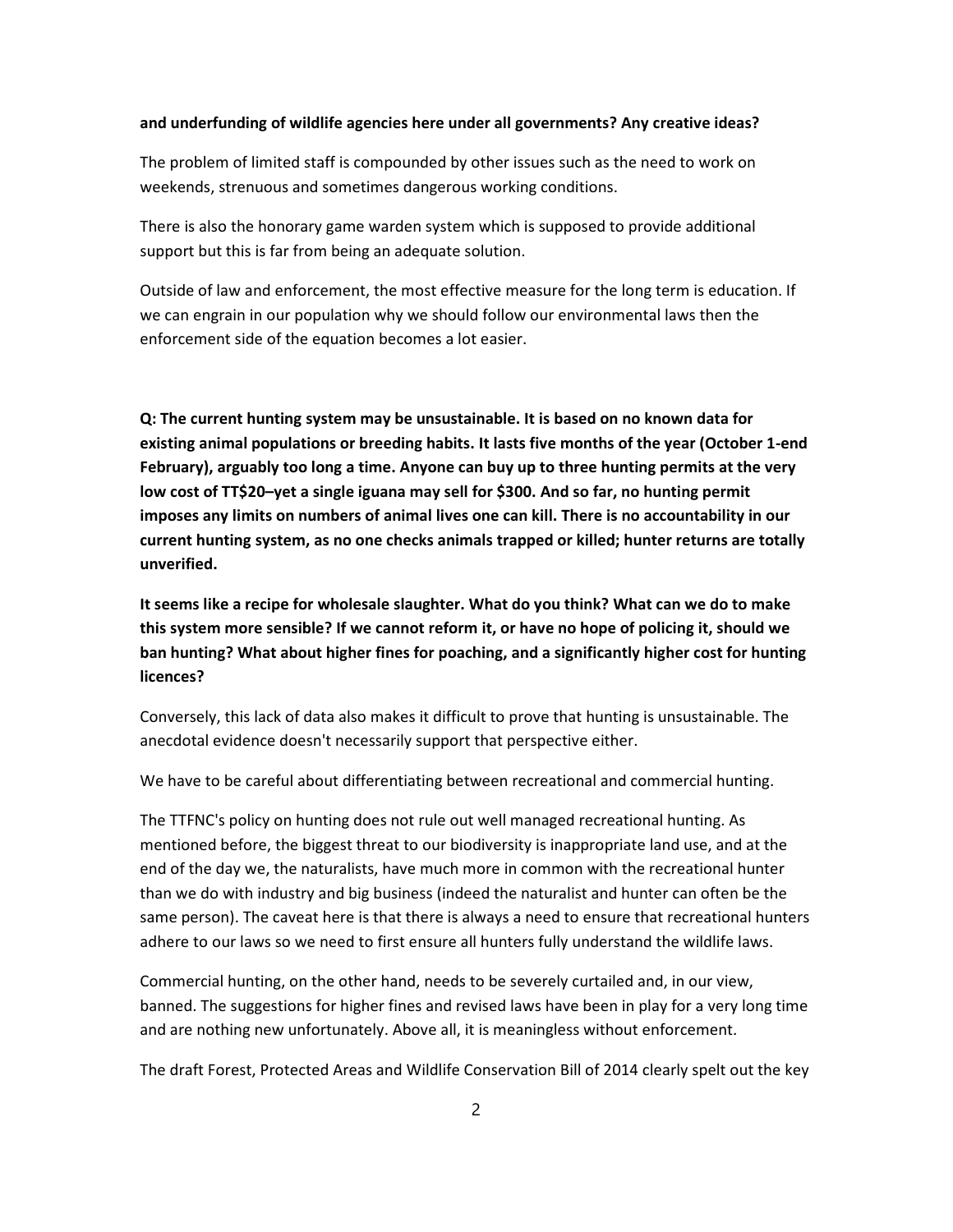issues to be dealt with–but was sidelined, and now the process seems to have been started all over with a new committee discussing the same things once more.

As a final point, all too often discussion on hunting and wildlife management revolves around the game mammals. We need to pay attention to all our wildlife.

Several of our bird species, for instance, need our intervention. Wetland species in particular are vulnerable as our wetland habitats have been destroyed at an alarming rate. This is not the same situation as pertains to our game mammals which still have large areas of habitat intact.

Similarly, our caged birds have been decimated by overhunting. And it is not so much an issue of laws. Many of our birds are already protected, but based on the reports that surface from time to time, hunters that target birds don't necessarily bother to make that distinction between what species can be hunted and what cannot.